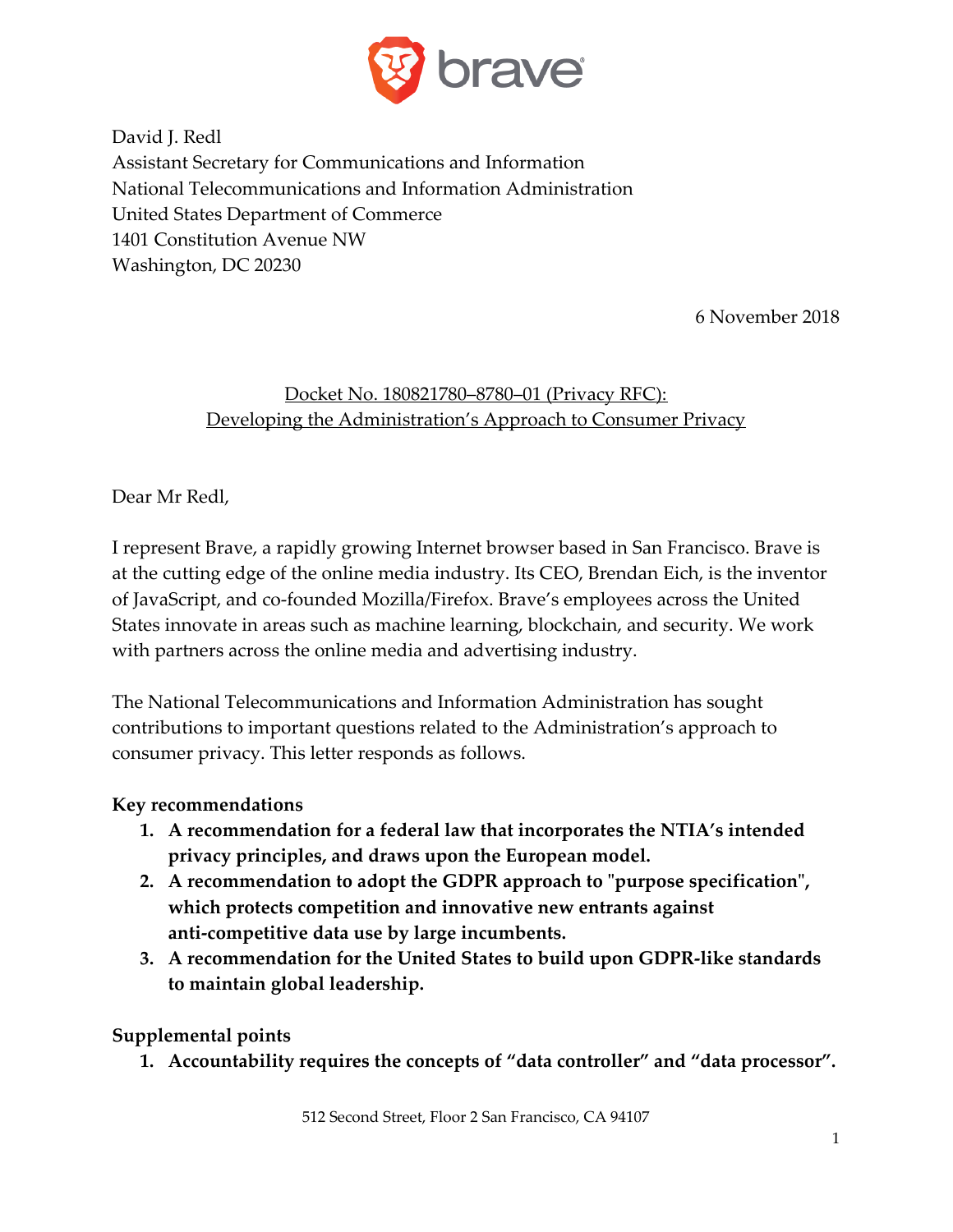

## **2. Notice and consent should not be discounted prematurely.**

This letter also reflects previous correspondence from Brendan Eich, the CEO of Brave, to the US Senate Committee on Commerce, Science, and Transportation, of 28 September 2018, which I enclose herewith for your convenience.

### **KEY RECOMMENDATIONS**

## **1. A recommendation for a federal law that incorporates the NTIA's intended privacy principles, and draws upon the European model.**

The decline in consumers' trust in online commercial services that is revealed in the recently published NTIA/US Census Bureau survey demonstrates the need to act. Successive scandals and breaches demonstrate that self-regulation in the online industry has failed. It is likely that a follow up survey in 2019 will show a far more acute decline.

Therefore, a federal law of <u>an equal or higher standard than state laws</u> is necessary to restore trust and protect the online industry in the United States. We believe that the new framework for privacy regulation in the European Union is the correct model for the such a federal law.

A federal law should, in our view, incorporate the NTIA's intended privacy outcomes (1. transparency, 2. control, 3. reasonable minimization, 4. security, 5. access and correction, 6. risk management, and 7. accountability) as its principles.

It should also incorporate the principles of the General Data Protection Regulation and in Convention 108+ of the Council of Europe. The GDPR and Convention 108+ are the culmination of an exhaustive process of formulation that the United States should exploit to its advantage.

The GDPR and Convention 108+ are closely aligned - and in some cases identical to privacy principles endorsed by the United States. For example, the NTIA's intended privacy outcomes are incorporated in the GDPR (Article 5), and in Convention 108+ (Article 5). They also incorporate the "Fair Information Practice Principles" of 1973, which were applied to United States federal agencies in the 1974 US Privacy Act; the 1980 OECD Guidelines on the Protection of Privacy and Transborder Flows of Personal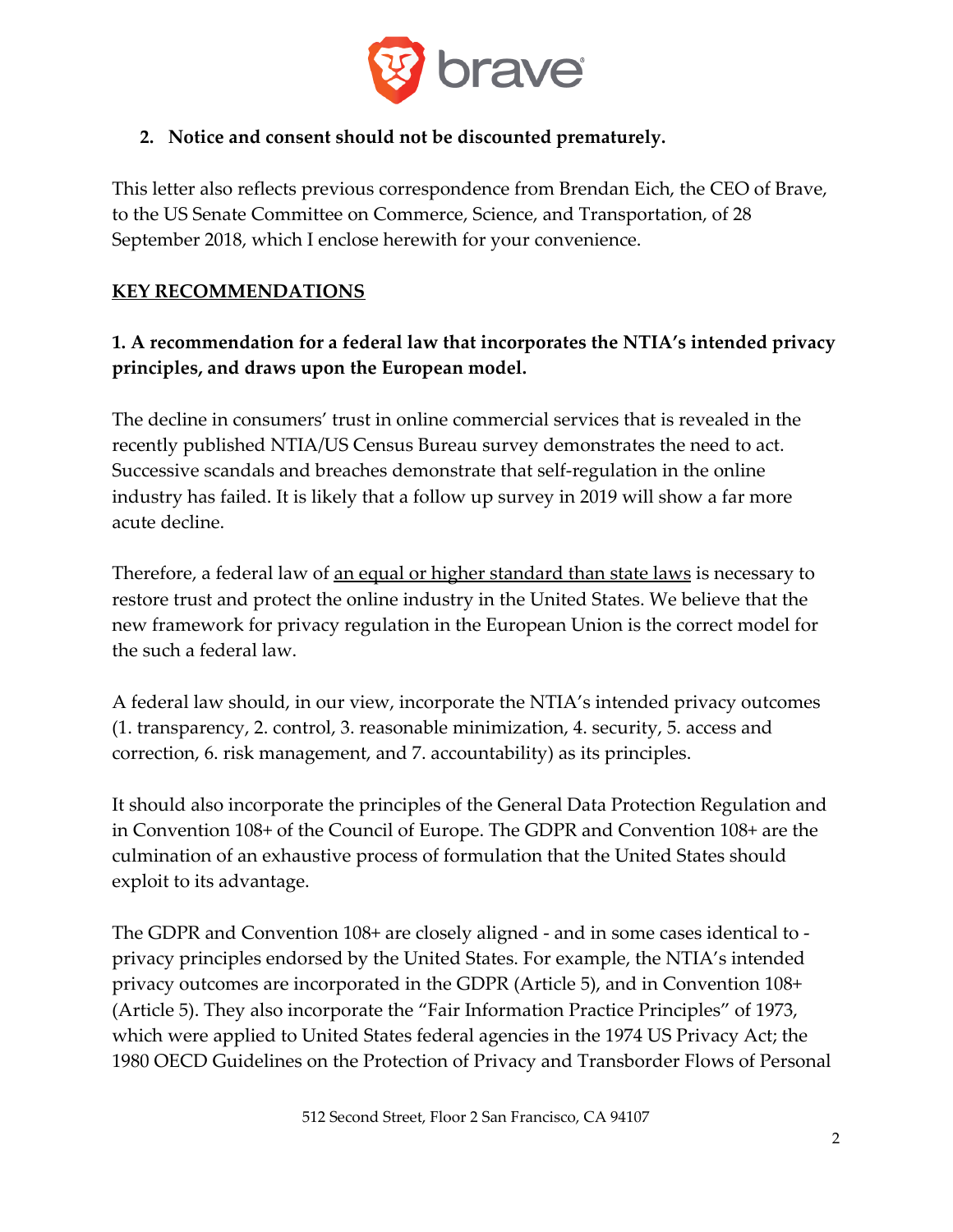

Data; and the principles endorsed by the United States this year, in Article 19.8 (3) of the new United States-Mexico-Canada Agreement.

Where the principles of the GDPR and Convention 108+ differ from established United States privacy principles is in their explicit reference to "fairness" and "proportionality" as preconditions of data use, a more robust approach to data minimization and purpose specification. In our view, a federal law should incorporate these elements too.

# **2. A recommendation to adopt the GDPR approach to "purpose specification", which protects competition and innovative new entrants against anti-competitive data use by large incumbents.**

From our own experience, we know that the GDPR's burden on small and medium companies has been overstated. In contrast, the restraint that it imposes on incumbents has not been adequately appreciated. As European regulators gradually broaden their enforcement of these new rules, the GDPR's robust approach to purpose specification will help restrain large tech platforms from leveraging their dominant positions in one line of business by cross-using data accumulated in that line of business to dominate other lines of business too.

This is important, because the cross-use of data is a serious antitrust concern. Young, innovative companies can be snuffed by giant incumbents who erect barriers to entry by cross-using data for purposes beyond what they were initially collected for.

Therefore, the robust approach to "purpose specification" taken in the GDPR's "purpose limitation" principle should be a feature of a federal law in order to protect innovative new entrants in the United States market.

# **3. A recommendation for the United States to build upon GDPR-like standards to maintain global leadership.**

The global trend toward GDPR-like standards can support the United States' leading position, provided the United States exploits that trend.

In the coming years, common GDPR-like standards for commercial use of consumers' personal data will apply in the EU, Britain (post EU), Japan, India, Brazil, South Korea,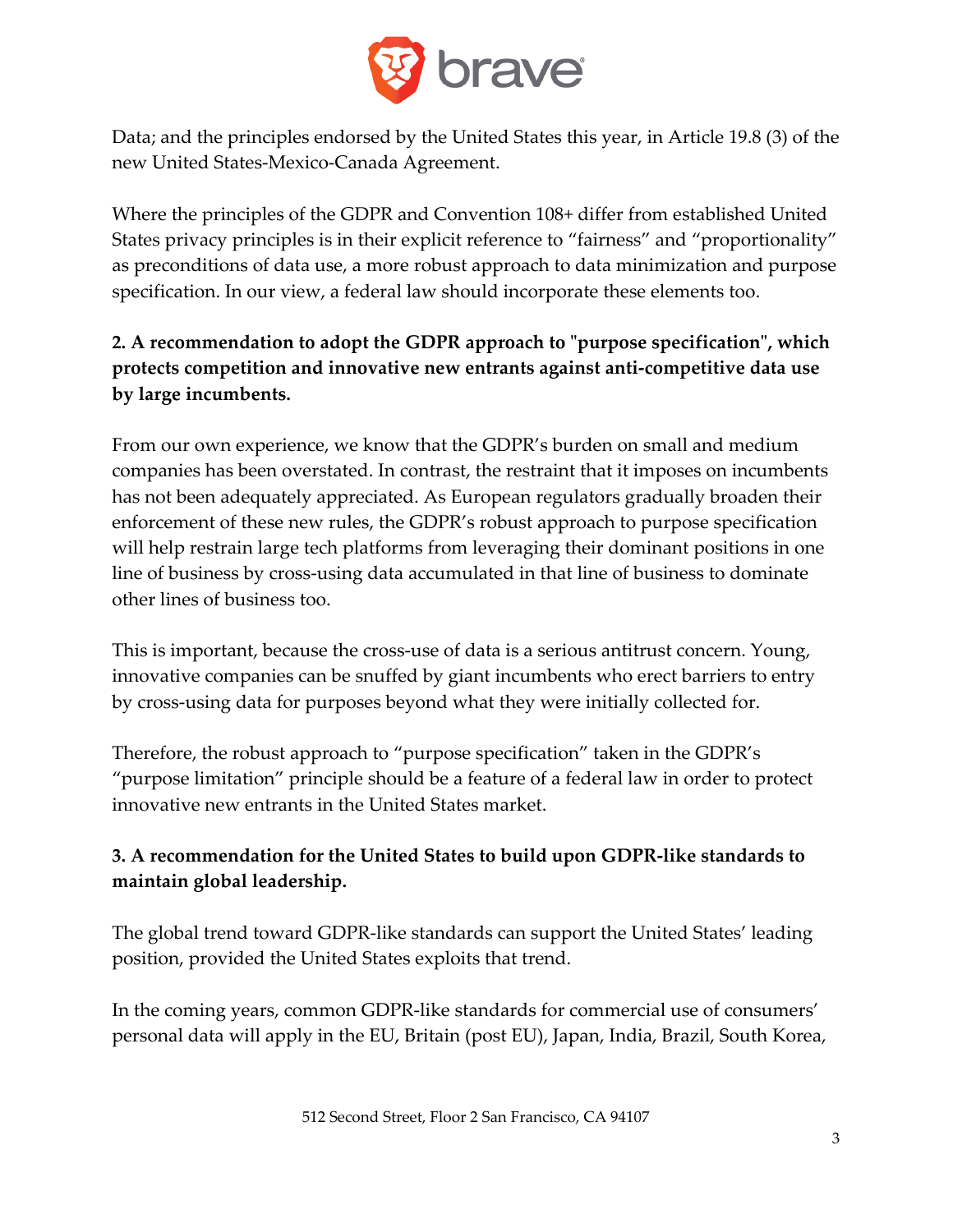

Argentina, and China, for civil and commercial use of personal data. These countries account for 51% of global GDP. Therefore, I propose two items for your consideration.

First, the standard of protection in a federal privacy law, and the definition of key concepts and tools in it, should be compatible and interoperable with this emerging international standard. This includes concepts such as "personal data", opt-in "consent", "profiling", and tools such as "data protection impact assessments", "breach notification", and "records of processing activities". A federal GDPR-like standard would reduce friction and uncertainty, and avert the prospect of isolation for United States companies.

Second, the United States can assume the global lead in this domain by establishing a world-leading regulator that pursues test cases, and defines practical standards. There is a dire need for a well resourced enforcer in the United States, whether in the form of new capacity and powers for the Federal Trade Commission, or a new, separate privacy enforcement agency. Regulators in other jurisdictions are building up their capacity, and the United States needs to compete. For example, by the end of 2018 Ireland will have three times the number of staff examining privacy issues as has the United States (the Federal Trade Commission has only 60 staff working on privacy enforcement, versus the 180 staff of the Irish Data Protection Commissioner). To take a leading role the United States should adopt a GDPR-like standard and establish world-leading enforcement expertise. Cutting edge enforcement of common principles-based standards is *de facto* leadership.

### **SUPPLEMENTAL POINTS**

### **1. Accountability requires the concepts of "data controller" and "data processor".**

Accountability, one of the NTIA's desired outcomes, is difficult to obtain where widespread use of personal data is concerned, and requires that certain data protection concepts be established in law.

First, among these is the concept of a "data controller", which assigns responsibility. This concept is present in the 1980 Guidelines on the Protection of Privacy and Transborder Flows of Personal Data, and has been endorsed by the United States.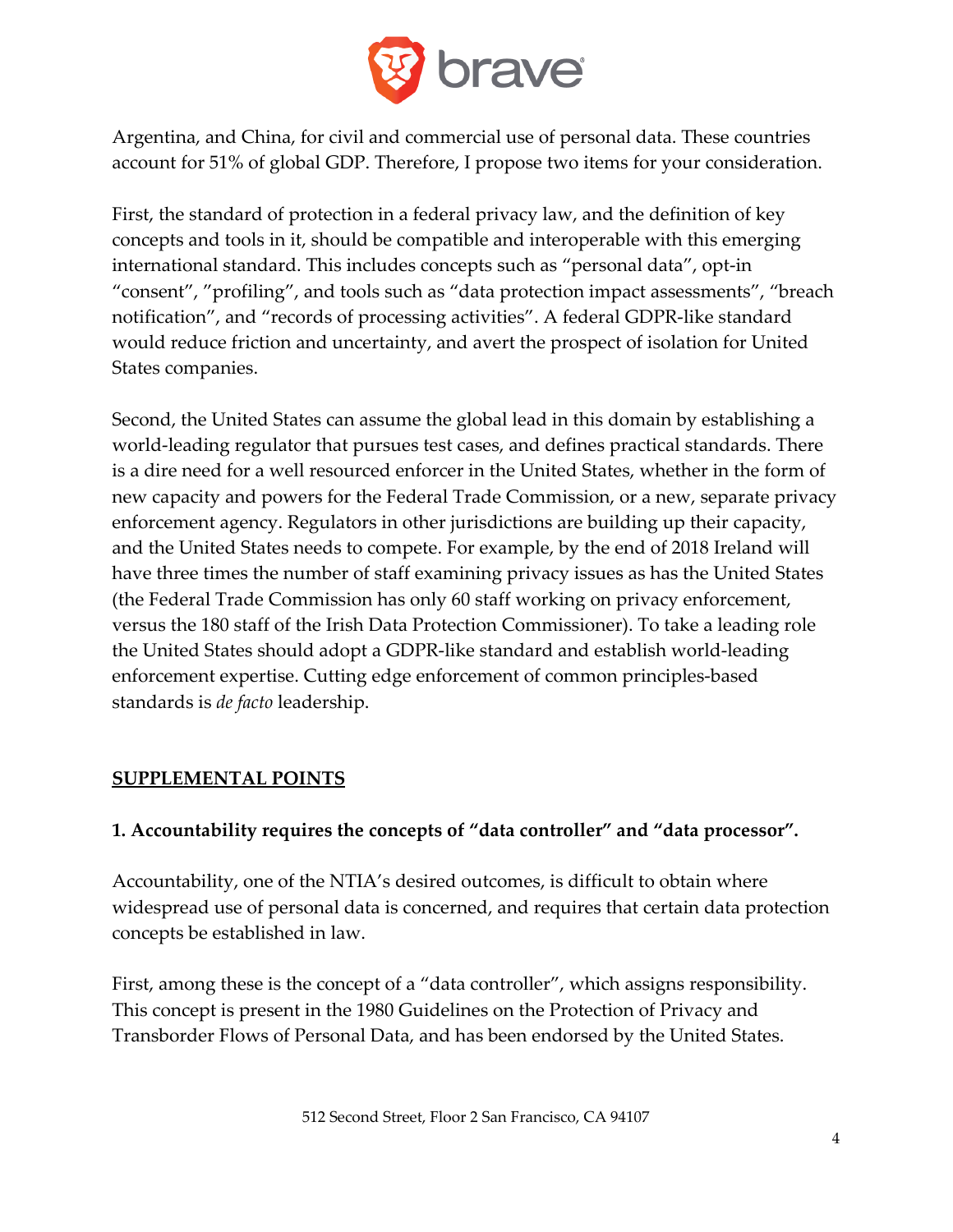

Second, a federal law should follow the the GDPR model of requiring contracts between controllers and "data processors" who process data on their behalf, in order to establish a paper trail and transparency. A data processor is a company that follows the instructions of a data controller, and takes no role in determining how data are used. A cloud storage service, for example, would normally be a data processor.

Third, it may also be useful to require that data controllers register with a supervisory authority, as is required in the United Kingdom and in other jurisdictions.

### **2. Notice and consent should not be discounted prematurely.**

The NTIA rightly wishes to avoid the prospect that the incomprehensible consent notices that clutter the screens of consumers in the EU would migrate to the United States too. However, the majority of consent notices currently in Europe do not correspond to requirements in the GDPR. Rather, this is "consent theatre", prompted by the tracking-based online advertising industry, which faces particularly grave privacy challenges under the GDPR.

Indeed, these notices are currently the subject of official investigations by privacy regulators across the EU, with the first round of enforcement due in the coming months. Therefore, it will be some time before the GDPR is properly implemented. It would be premature to judge notice and consent by the current state of European consent notices.

### **CONCLUSION**

We at Brave are encouraged that the NTIA has adopted a user-centric view. We commend the Administration's risk-based approach, and its recognition of the need to protect innovation and small and medium sized businesses.

The National Telecommunications and Information Administration has sought contributions to two important questions. First, what are the pillars for a user-centric consumer privacy policy in the United States? Second, what is the ecosystem that provides these pillars?